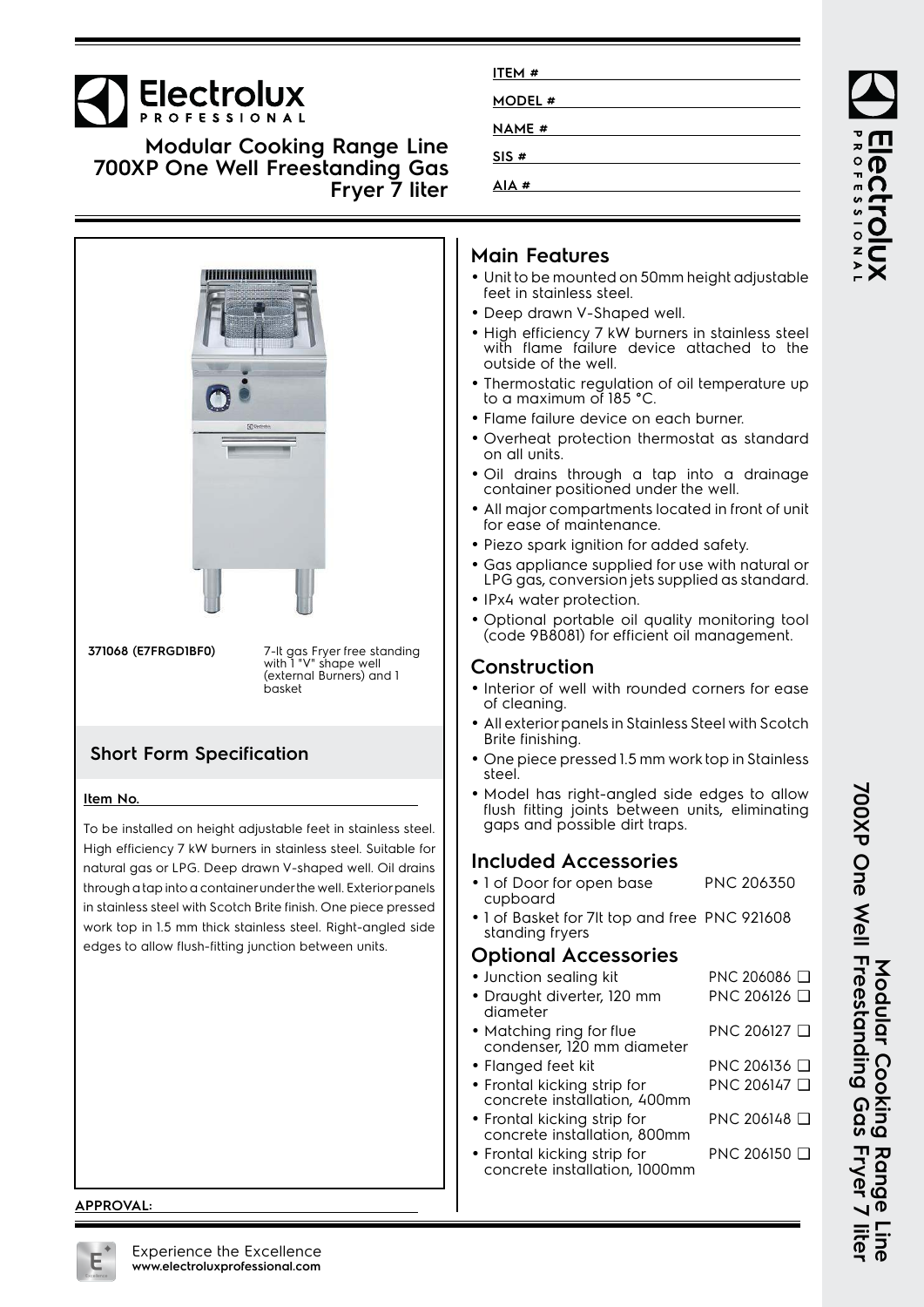

| • Frontal kicking strip for concrete<br>installation, 1200mm                                   | <b>PNC 206151</b> | □ |
|------------------------------------------------------------------------------------------------|-------------------|---|
| • Frontal kicking strip for concrete<br>installation, 1600mm                                   | <b>PNC 206152</b> | □ |
| • Frontal kicking strip, 400mm (not for PNC 206175<br>refr-freezer base)                       |                   | ◻ |
| • Frontal kicking strip, 800mm (not for PNC 206176<br>refr-freezer base)                       |                   | □ |
| · Frontal kicking strip, 1000mm (not<br>for refr-freezer base)                                 | <b>PNC 206177</b> | □ |
| · Frontal kicking strip, 1200mm (not<br>for refr-freezer base)                                 | PNC 206178        | □ |
| · Frontal kicking strip, 1600mm (not<br>for refr-freezer base)                                 | PNC 206179        | ❏ |
| • Kit 4 feet for concrete installation<br>(not for 900 line free standing grill)               | <b>PNC 206210</b> | ❏ |
| • Pair of side kicking strips                                                                  | PNC 206249        | ∩ |
|                                                                                                |                   |   |
| • Pair of side kicking strips for<br>concrete installation                                     | PNC 206265        | ❏ |
| • Chimney upstand, 400mm                                                                       | PNC 206303        | ❏ |
| · Right and left side handrails                                                                | PNC 206307        | □ |
| $\bullet$ Back handrail 800 mm                                                                 | PNC 206308        | □ |
| • Flue condenser for 1/2 module, 120<br>mm diameter                                            | PNC 206310        | □ |
| • Door for open base cupboard                                                                  | PNC 206350        | □ |
| • Base support for feet or wheels -                                                            | PNC 206366        | ❏ |
| 400mm (700/900)                                                                                |                   |   |
| • Base support for feet or wheels -<br>800mm (700/900)                                         | PNC 206367        | □ |
| • Base support for feet or wheels -<br>1200mm (700/900)                                        | <b>PNC 206368</b> | □ |
| • Base support for feet or wheels -<br>1600mm (700/900)                                        | PNC 206369        | □ |
| • Base support for feet or wheels -<br>2000mm (700/900)                                        | <b>PNC 206370</b> | □ |
| • Rear paneling - 600mm<br>(700/900XP)                                                         | PNC 206373        | □ |
| • Rear paneling - 800mm (700/900)                                                              | PNC 206374        | ப |
| • Rear paneling - 1000mm (700/900)                                                             | PNC 206375        | ❏ |
| • Rear paneling - 1200mm (700/900)                                                             | PNC 206376        | ❏ |
| • Chimney grid net, 400mm                                                                      | PNC 206400        | □ |
| (700XP/900)                                                                                    |                   |   |
| • Base support for feet/wheels<br>(600mm)                                                      | <b>PNC 206431</b> | ப |
| • 2 side covering panels for free<br>standing appliances                                       | <b>PNC 216000</b> | n |
| · Basket for 7It top and free standing<br>fryers                                               | PNC 921608        | □ |
| · Filter for fryer oil collection basin for PNC 921693<br>7lt, 14lt, 15lt free standing fryers |                   | ப |
| • Pressure regulator for gas units                                                             | <b>PNC 927225</b> | ⊓ |
| • 2 baskets for 2x5It and 7It electric                                                         | PNC 960638        | ❏ |

fryers